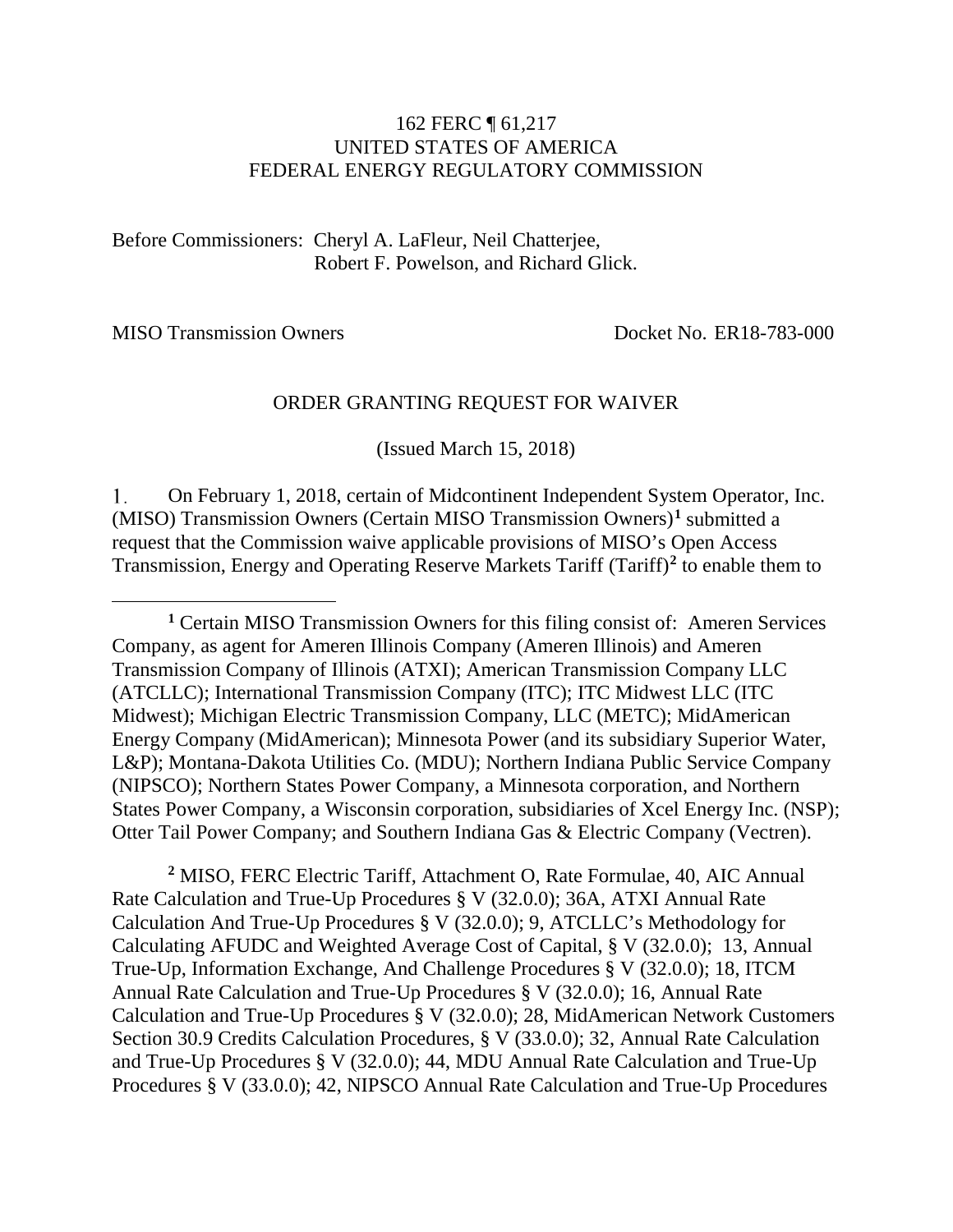revise inputs to their projected net revenue requirements for Rate Year 2018 to reflect recent tax law changes. For the reasons discussed below, we grant Certain MISO Transmission Owners' request for waiver, effective January 1, 2018.

# **I. Background**

 $\overline{a}$ 

<span id="page-1-4"></span>2. Certain MISO Transmission Owners state that they each use a company-specific forward-looking formula rate, under Attachment O of MISO's Tariff, to calculate their company-specific transmission revenue requirements for Commission-jurisdictional services.<sup>[3](#page-1-0)</sup> Certain MISO Transmission Owners assert that each of their company-specific Formula Rate Protocols**[4](#page-1-1)** require them to submit to MISO by September 1 or October 1 of each year the projected net revenue requirement for the subsequent calendar year (i.e., Rate Year).**[5](#page-1-2)** Certain MISO Transmission Owners state that the Rate Year runs from January 1 through December 31, and the projected revenue requirement is thereafter subject to a true-up based on the actual costs incurred during the year.**[6](#page-1-3)**

3. Certain MISO Transmission Owners state that, on December 22, 2017, President Trump signed into law the Tax Cuts and Jobs Act, which reduced the federal corporate

<span id="page-1-0"></span>**<sup>3</sup>** Certain MISO Transmission Owners note that the projected net revenue requirements calculated under their company-specific Attachment O formula rate also cause corresponding changes to their rates under Attachment GG, Attachment MM, and the NERC Recommendation or Essential Action Charge under Attachment ZZ of MISO's Tariff. *See* MISO, FERC Electric Tariff, Attachment GG, Network Upgrade Charge and TMEP Project Charge (33.0.0); Attachment MM, Multi-Value Project Charge (MVP Charge) (38.0.0); Attachment ZZ, NERC Recommendation or Essential Action Charge  $(30.0.0)$ .

<span id="page-1-1"></span>**<sup>4</sup>** Formula Rate Protocols set forth the procedures for calculating the actual net revenue requirement, true-up adjustment, and projected net revenue requirements for transmission rates.

<span id="page-1-3"></span><span id="page-1-2"></span>**<sup>5</sup>** Waiver Request at 4 (citing Ameren Illinois Formula Rate Protocols § II.C; NIPSCO Formula Rate Protocols § III.A.).

**<sup>6</sup>** *Id.* at 3-4.

<sup>§</sup> VI (32.0.0); 20, NSP Annual Rate Calculation and True-Up Procedures § V (32.0.0); 34, OTP Annual Rate Calculation and True-Up Procedures § V (33.0.0); 25, Vectren Annual Rate Calculation and True-Up Procedures (32.0.0).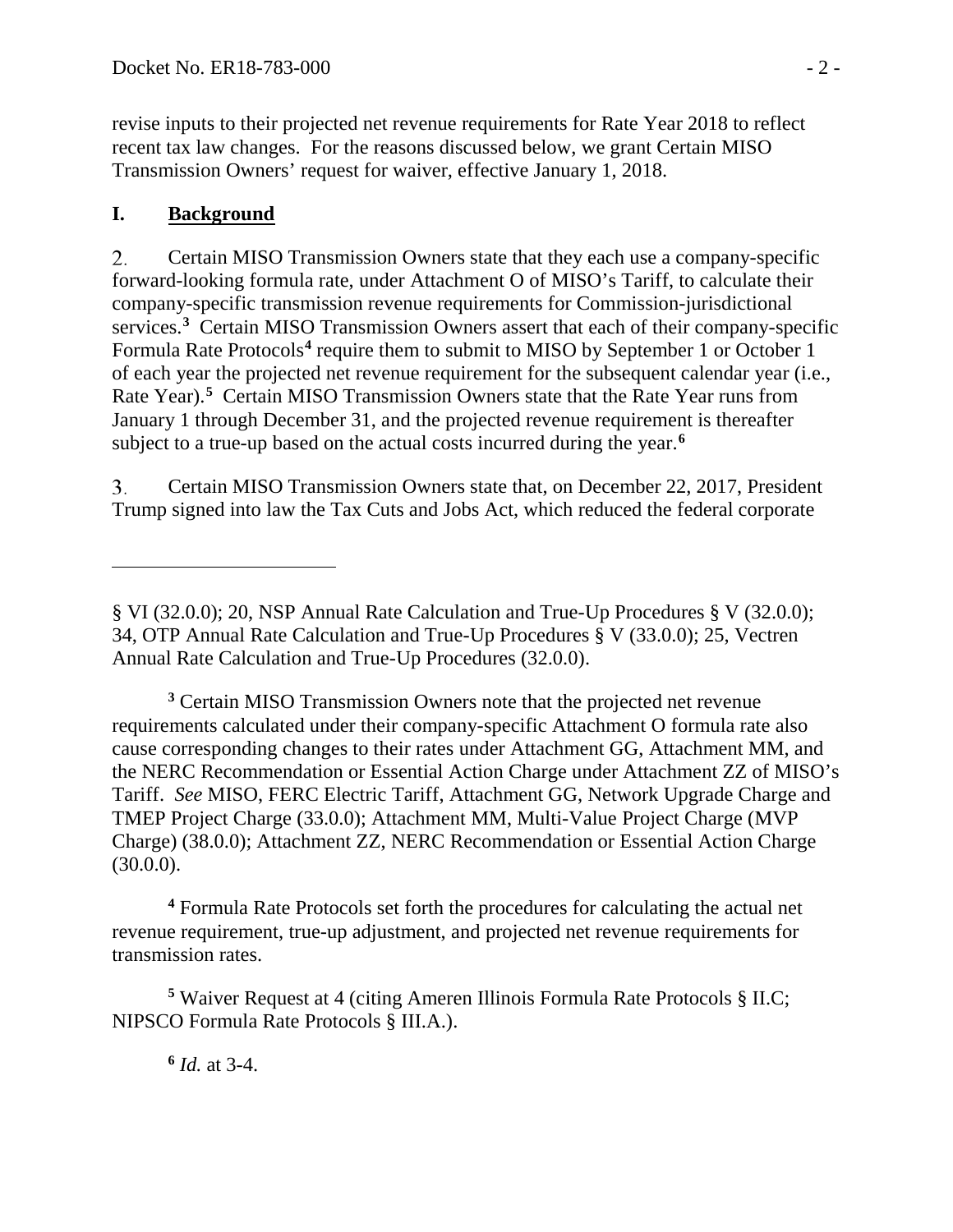income tax rate from a maximum of 35 percent to 21 percent, effective January 1, 2018.**[7](#page-2-0)** Certain MISO Transmission Owners state that the Tax Cuts and Jobs Act also includes other tax-related changes.

#### **II. Waiver Request**

4. Certain MISO Transmission Owners contend that their current projected net revenue requirements for Rate Year 2018 reflect the former federal corporate income tax rate as well as other tax-related assumptions, because they submitted their projected net revenue requirements on or before September 1, 2017 or October 1, 2017, pursuant to their Formula Rate Protocols. Certain MISO Transmission Owners state that because their Formula Rate Protocols prohibit mid-Rate Year adjustments, they are unable to revise their federal corporate income tax rates and other income tax-related inputs in their projected net revenue requirements for Rate Year 2018 without the Commission granting a waiver of the provisions of the Formula Rate Protocols that prevent mid-Rate Year adjustments.**[8](#page-2-1)**

5. Certain MISO Transmission Owners state that the Commission generally requires that a requested waiver: (1) be of limited scope; (2) address a concrete problem that needs to be remedied; and (3) not have undesirable consequences, such as harming third parties.<sup>[9](#page-2-2)</sup> First, Certain MISO Transmission Owners contend that their waiver request is limited in scope, as it will permit them to reflect the impacts of the lower federal corporate income tax rate in their Rate Year 2018 projected net revenue requirements, as well as allowing them to be consistent with other income tax-related changes in the Tax Cuts and Jobs Act. Certain MISO Transmission Owners assert that no other Tariff provisions are implicated and no additional relief is required.**[10](#page-2-3)**

<span id="page-2-4"></span>**<sup>8</sup>** *Id.* at 5-6.

<span id="page-2-2"></span><span id="page-2-1"></span>**<sup>9</sup>** *Id.* at 6-7 (citing *Cal. Indep. Sys. Operator Corp.*, 146 FERC ¶ 61,184, at P 18 (2014); *Sw. Power Pool, Inc.*, 148 FERC ¶ 61,013, at P 13 (2014); *PJM Interconnection, L.L.C.*, 146 FERC ¶ 61,041, at P 5 (2014)).

<span id="page-2-3"></span>**<sup>10</sup>** Although Certain MISO Transmission Owners claim that no other Tariff provisions are implicated, we note that Certain MISO Transmission Owners state that the projected net revenue requirements calculated under their company-specific Attachment O formula rate also cause corresponding changes to their rates under

<span id="page-2-0"></span> $\overline{a}$ **<sup>7</sup>** *Id.* at 4-5 (citing Tax Cuts and Jobs Act, Pub. L. No. 115-97, § 13001(b), 131 Stat. 2054, 2096 (2017)).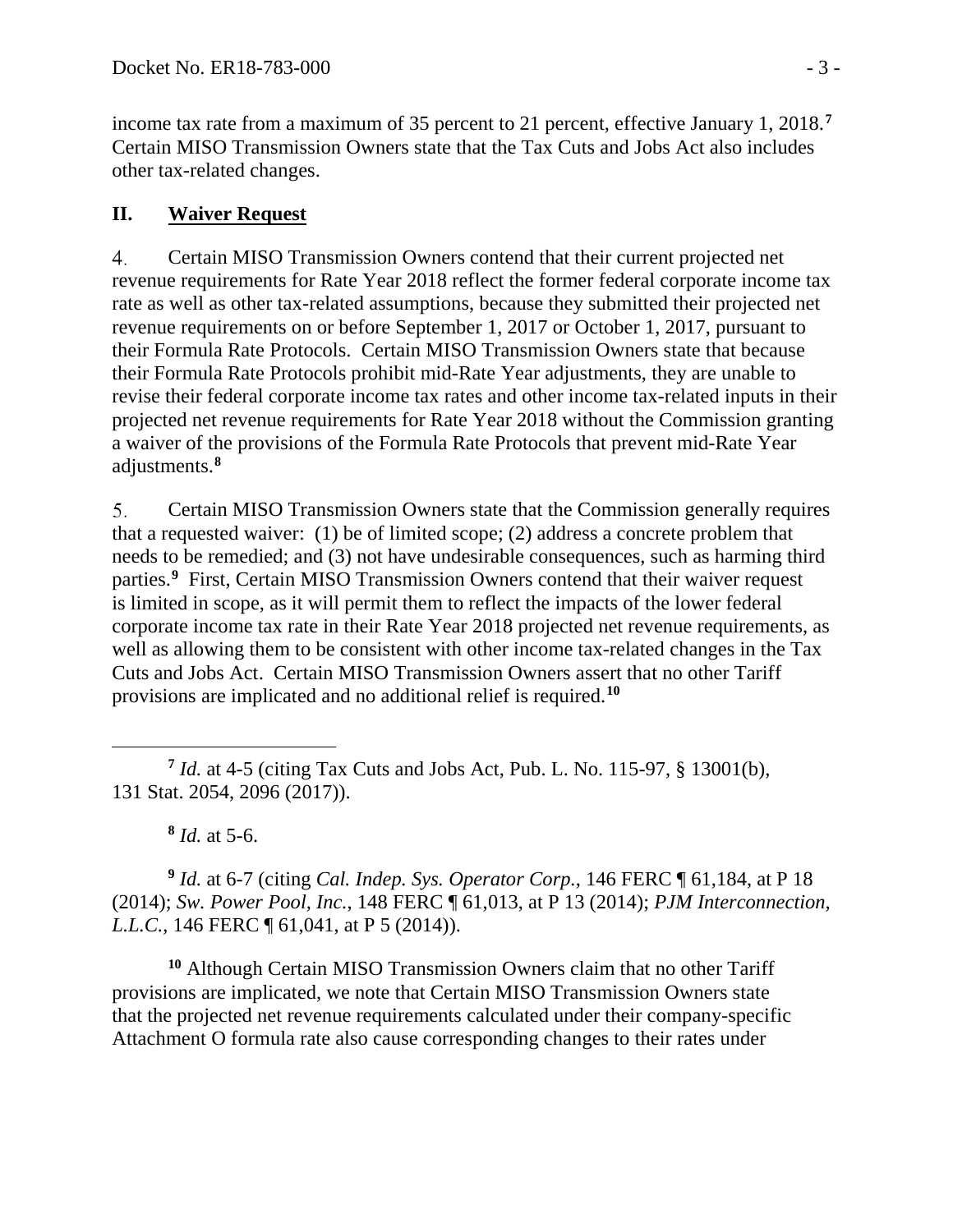6. Second, Certain MISO Transmission Owners assert that granting the requested waiver will fix a concrete problem and remove regulatory uncertainty. Certain MISO Transmission Owners contend that the waiver will remove regulatory uncertainty surrounding how they may reflect the impacts of the new federal corporate income tax rate in their transmission rates as quickly as possible, while complying with the requirements of their as-filed Formula Rate Protocols.

7. Third, Certain MISO Transmission Owners maintain that the requested waiver poses no threat of adverse market impact, as it will allow them to lower their projected net revenue requirements. Certain MISO Transmission Owners state that without the requested waiver, the new federal corporate income tax rate would be implemented in the annual update for Rate Year 2019 and, consequently, Certain MISO Transmission Owners' customers would not receive the benefits of the lower federal corporate income tax rate for Rate Year 2018 until the true-up for that year (i.e., 2020). **[11](#page-3-0)** Certain MISO Transmission Owners state that MISO, in its role as administrator of the Tariff, supports their waiver request.**[12](#page-3-1)**

8. Certain MISO Transmission Owners request that the Commission grant the waiver request effective January 1, 2018, consistent with the effective date of the lower federal corporate income tax rate. Certain MISO Transmission Owners assert that the January 1, 2018 effective date is necessary in order to immediately reduce the federal corporate income tax rate in their projected net revenue requirements and avoid relying on the trueup for Rate Year 2018 to return the money to customers. Certain MISO Transmission Owners state that, if the waiver is granted effective January 1, 2018, MISO would begin charging the new lower transmission rates in 2018, and re-bill the transmission charges that have been assessed since January 1 at the new lower rates.**[13](#page-3-2)**

## **III. Notice and Responsive Pleadings**

9. Notice of Certain MISO Transmission Owners' filing was published in the *Federal Register*, 83 Fed. Reg. 5617 (2018), with interventions and protests due on or before February 22, 2018. Exelon Corporation, Arkansas Electric Cooperative Corporation, Wabash Valley Power Association, Inc., Consumers Energy Company, Ameren Services Company, GridLiance Holdco, LP, American Municipal Power, Inc.,

**<sup>11</sup>** Waiver Request at 7-8.

**<sup>12</sup>** *Id.* at 2.

 $\overline{a}$ 

<span id="page-3-2"></span>**<sup>13</sup>** *Id.* at 8.

<span id="page-3-1"></span><span id="page-3-0"></span>Attachment GG, Attachment MM, and the NERC Recommendation or Essential Action Charge under Attachment ZZ of MISO's Tariff. *See supra* n[.3.](#page-1-4)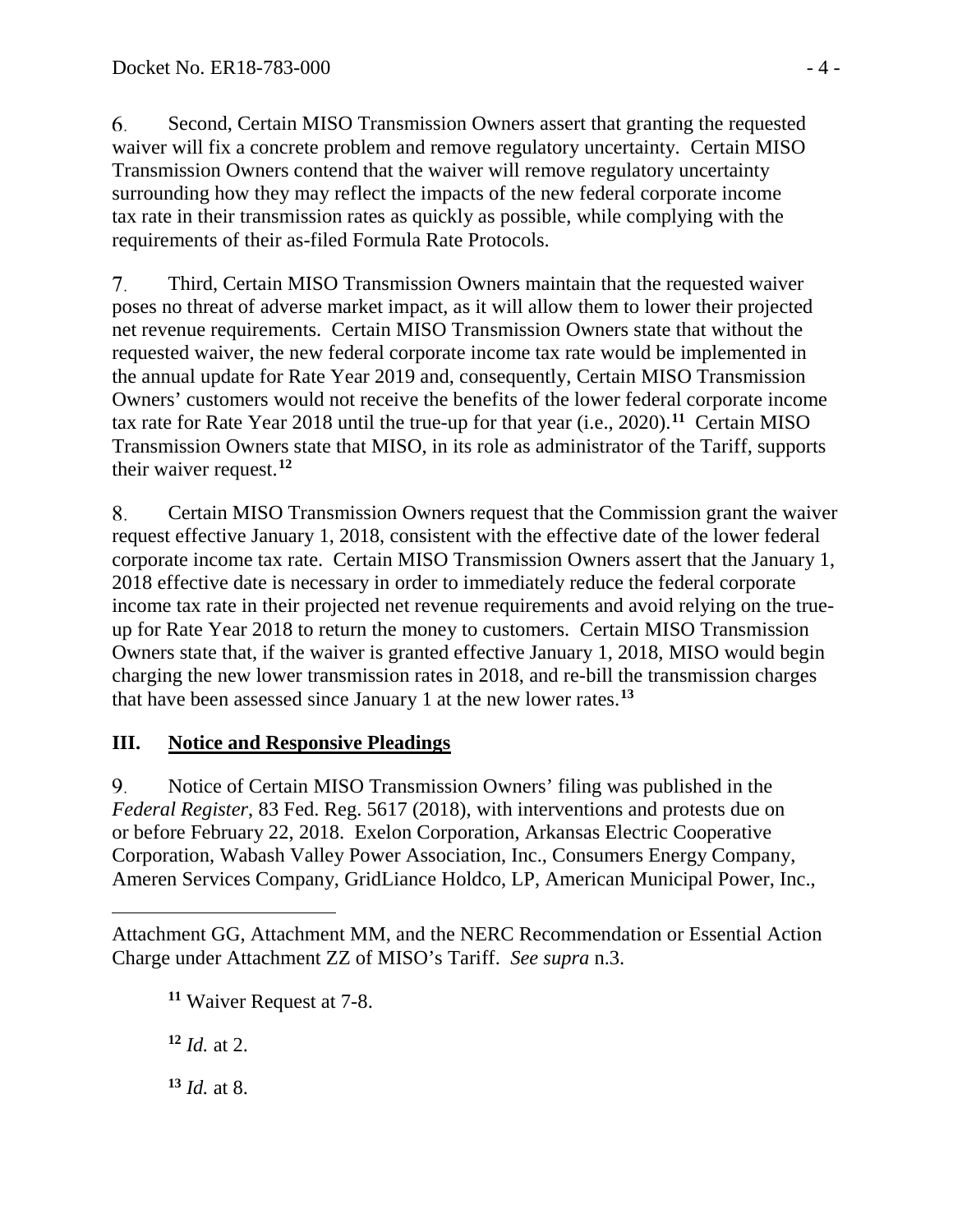and NRG Power Marketing LLC and GenOn Energy Management, LLC filed timely motions to intervene. Missouri Public Service Commission filed a notice of intervention.

 $10.$ DTE Electric Company and Alliant Energy Corporate Services, Inc. (Alliant Energy) each filed timely motions to intervene and comments. Organization of MISO States and Michigan Public Service Commission filed notices of intervention and comments.

11. DTE Electric Company, Alliant Energy, Organization of MISO States, and Michigan Public Service Commission support Certain MISO Transmission Owners' waiver request. DTE Electric Company states that the lower federal corporate income tax rate will result in lower transmission expenses for DTE Electric Company and its retail customers and if Certain MISO Transmission Owners' request is not granted, the impacts of the federal corporate income tax change will not be realized until 2019.**[14](#page-4-0)** Alliant Energy also states that the requested waiver will enable it and its state regulators to move forward with planning and implementing how to pass the savings on to customers.**[15](#page-4-1)** Organization of MISO States asserts that Certain MISO Transmission Owners' request is in line with a letter that Organization of MISO States sent to the Commission on January 19, 2018 asking the Commission to take prompt action to ensure that customers receive the value of lower costs to utilities from the tax reduction.**[16](#page-4-2)** Michigan Public Service Commission states that transmission costs are a large part of what regulated utilities pay for purchased power and granting the waiver request will allow Certain MISO Transmission Owners to incorporate the new tax rate into their projected net revenue requirements for Rate Year 2018 instead of waiting for the true-up for Rate Year 2018 that will take place in 2020.**[17](#page-4-3)**

# **IV. Discussion**

<span id="page-4-2"></span><span id="page-4-1"></span><span id="page-4-0"></span> $\overline{a}$ 

# **A. Procedural Matters**

 $12.$ Pursuant to Rule 214 of the Commission's Rules of Practice and Procedure, 18 C.F.R. § 385.214 (2017), the timely, unopposed motions to intervene serve to make the entities that filed them parties to this proceeding.

**<sup>14</sup>** DTE Electric Company Comments at 3.

**<sup>15</sup>** Alliant Energy Comments at 3.

**<sup>16</sup>** Organization of MISO States Comments at 2.

<span id="page-4-3"></span>**<sup>17</sup>** Michigan Public Service Commission Comments at 4-6.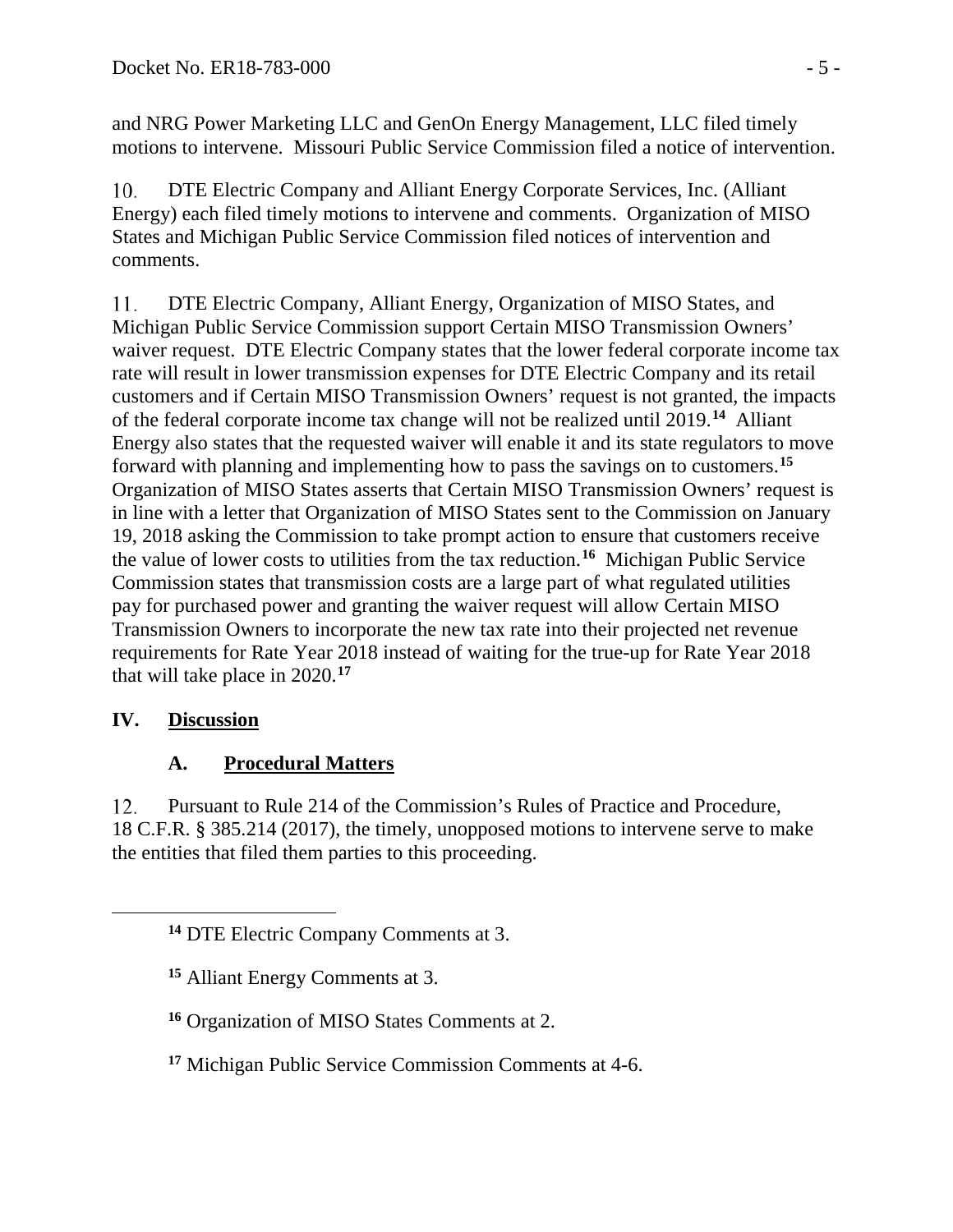### **B. Substantive Matters**

13. We grant Certain MISO Transmission Owners' request for waiver of applicable provisions of MISO's Tariff that prevent mid-Rate Year adjustments to allow Certain MISO Transmission Owners to revise the inputs in their 2018 projected net revenue requirements to reflect the recent tax law changes. **[18](#page-5-0)** The Commission has granted waiver of tariff provisions where: (1) the applicant acted in good faith; (2) the waiver is of limited scope; (3) the waiver addresses a concrete problem; and (4) the waiver does not have undesirable consequences, such as harming third parties.**[19](#page-5-1)** We find that Certain MISO Transmission Owners' waiver request satisfies these waiver criteria.

 $14.$ First, we find that Certain MISO Transmission Owners acted in good faith as the Tax Cuts and Jobs Act was signed into law after the date that Certain MISO Transmission Owners were required by the Formula Rate Protocols to submit their projected net revenue requirements for Rate Year 2018 to MISO.

15. Second, we find that the waiver is limited in scope to permit Certain MISO Transmission Owners to reflect the impacts of the Tax Cuts and Jobs Act for Rate Year 2018. Certain MISO Transmission Owners assert that no other Tariff provisions are implicated, other than the related sections of the Tariff that use inputs from Attachment O,**[20](#page-5-2)** and no additional relief is required.

16. Third, we find that the waiver addresses a concrete problem by allowing Certain MISO Transmission Owners to reflect the beneficial impacts of the new federal corporate income tax rate reduction in transmission rates in a timely manner, while complying with the requirements of their as-filed Formula Rate Protocols.

17. Fourth, we find that the waiver does not have undesirable consequences, such as harming third parties, as it will allow Certain MISO Transmission Owners to lower their projected net revenue requirements and provide benefits to customers through lower rates sooner than if Certain MISO Transmission Owners had to wait until the true-up for Rate Year 2018 (i.e., 2020) to recognize the new federal corporate income tax rate. We note that Certain MISO Transmission Owners represent that MISO supports their request, and

**<sup>18</sup>** *See supra* n[.2](#page-0-2)

<span id="page-5-0"></span> $\overline{a}$ 

<span id="page-5-2"></span><span id="page-5-1"></span>**<sup>19</sup>** *See, e.g.*, *Midcontinent Indep. Sys. Operator, Inc.*, 154 FERC ¶ 61,059, at P 14 (2016); *Calpine Energy Servs., L.P.*, 154 FERC ¶ 61,082, at P 12 (2016); *New York Power Auth.*, 152 FERC ¶ 61,058, at P 22 (2015).

**<sup>20</sup>** *See supra* n[.10.](#page-2-4)